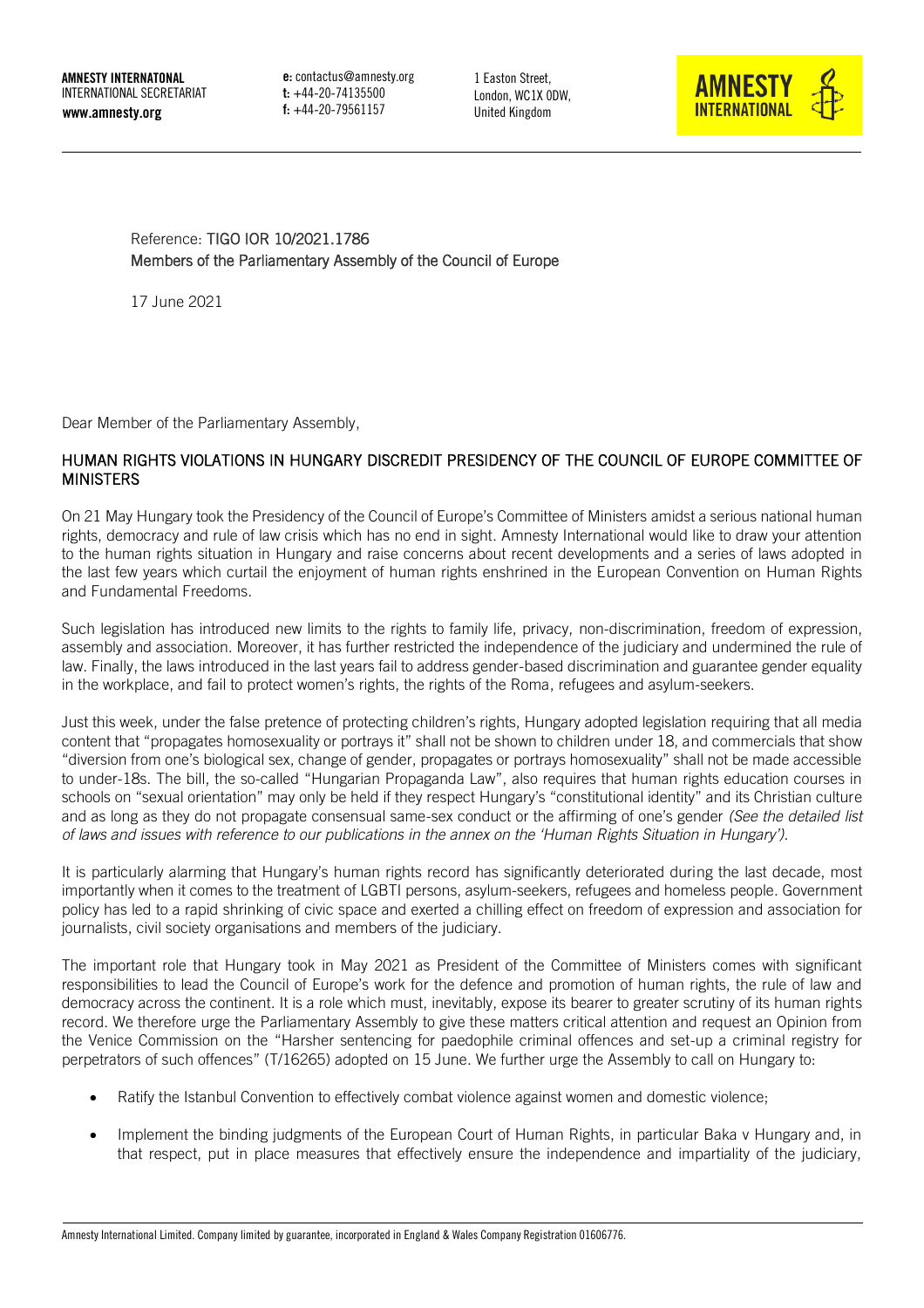including guarantees and safeguards protecting judges' freedom of expression and other rights from undue interference, and reduce the chilling effect amongst Hungarian judges;

- Protect and ensure the rights to freedom of association, peaceful assembly and freedom of expression, including by repealing laws stigmatizing and discriminating against NGOs and foreign-owned universities as called for repeatedly by the Council of Europe Commissioner for Human Rights and the Venice Commission, and implement their recommendations;
- Combat the widespread discrimination that some groups are facing, particularly LGBTI persons and Roma, as identified by Council of Europe monitoring bodies including the [Advisory Committee of the Framework Convention](https://rm.coe.int/5th-op-hungary-en/16809eb484)  [for the Protection of National Minorities](https://rm.coe.int/5th-op-hungary-en/16809eb484) in its 2020 Opinion, and the European Commission against Racism and Intolerance, amend or repeal the recently adopted "Hungarian Propaganda Law", and refrain from the use of stigmatizing and discriminatory political rhetoric, in particular against migrants and refugees.

We thank you for your attention and remain at your disposal for any further information.

Yours sincerely,

Nih liz

Nils Muižnieks Europe Director Amnesty International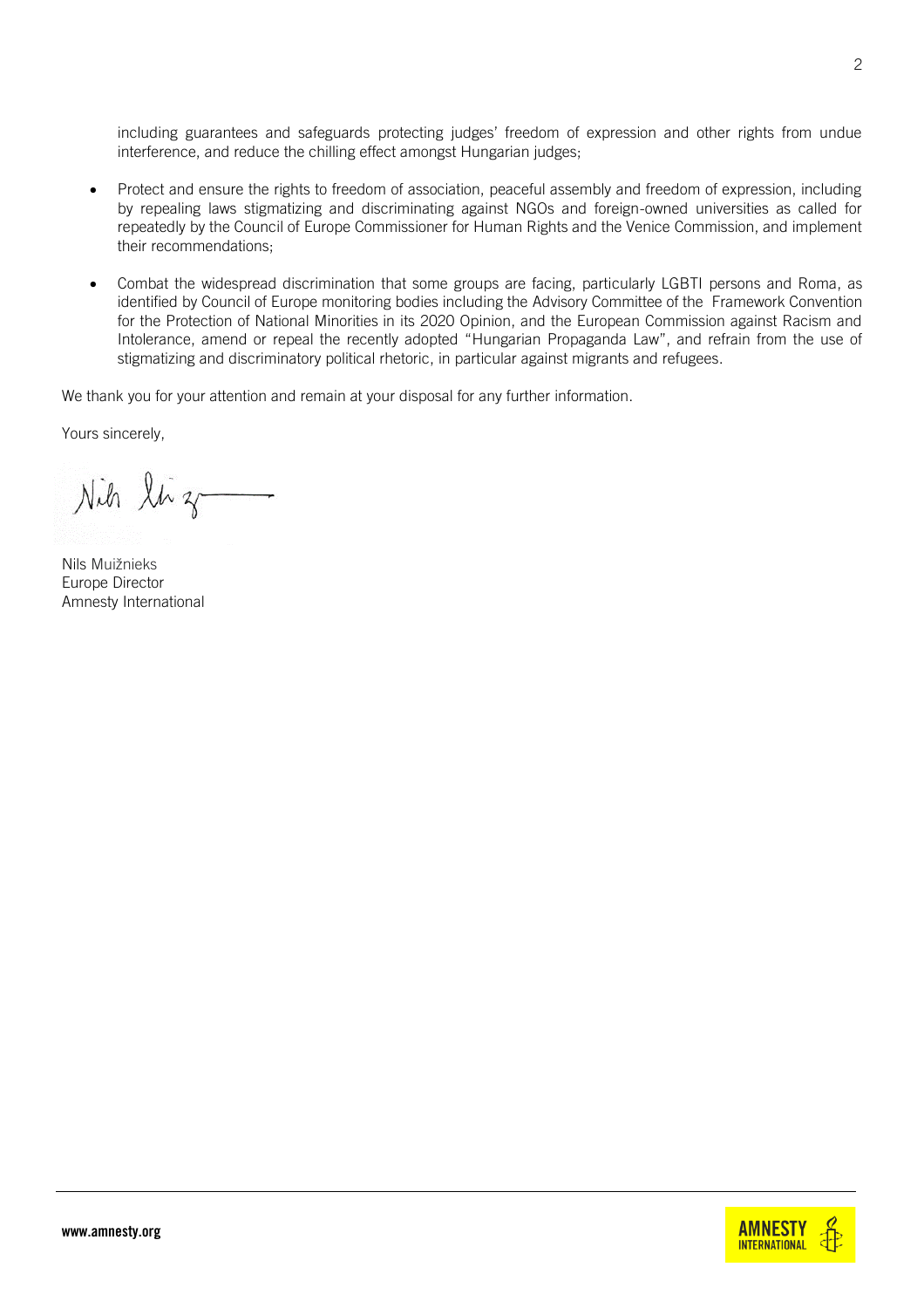# HUMAN RIGHTS SITUATION IN HUNGARY

*JUNE 2021*

# 1. LEGAL FRAMEWORK

- On 15 June, 2021, the Hungarian Parliament adopted a bill "Harsher sentencing for paedophile criminal offences and set-up a criminal registry for perpetrators of such offences" (T/16265) (hereinafter "Hungarian Propaganda Law"). It requires that all media content that "propagates homosexuality or portrays it" shall not be shown to children under 18, and commercials that show "diversion from one's biological sex, change of gender, propagates or portrays homosexuality" shall not be made accessible to under -18s. It also requires that TV and radio commercials that show "diversion from one's biological sex, change of gender, propagates or portrays homosexuality" may only be shown between 10 pm and 5 am. Violators of this regulation could be fined, or have their broadcasting suspended. The bill also requires that human rights education courses in schools on "sexual orientation" may only be held if they respect Hungary's "constitutional identity" and its Christian culture and as long as they do not propagate consensual same-sex conduct or the affirming of one's gender<sup>1</sup>.
- In March 2020, the Hungarian Parliament adopted the Bill on Protection against the Coronavirus (T/9790). It extended the government's power to rule by decree with very limited oversight by the Parliament and without providing a clear cut-off date. While the bill was replaced in mid-June, the government continued to uphold a set of transitional powers allowing restrictions of human rights, such as the right to freedom of peaceful assembly, and curtailing access to asylum. The Government extended the "state of danger" until late September 2021 but since the end of May 2021 demonstrations are allowed again.
- The Fundamental Law of Hungary (Hungary's Constitution) declares that "the inviolable and inalienable fundamental rights of man must be respected" but amendments of the Fundamental Law in 2018 and 2020 restricted the rights of asylum seekers, homeless people and LGBTI people. The main stipulations of the June 2018 amendment were that alien populations cannot be settled in Hungary and that protection of Hungary's constitutional identity and Christian culture is the obligation of all organs of the state. It also banned homelessness by referring to the protection of the public use of public space, further stigmatizing homeless people while violating their human dignity. The December 2020 amendments of the Fundamental Law stipulate that children's gender identity is restricted to their sex assigned at birth, that their upbringing must reflect the values based on Hungary's constitutional identity and Christian culture and that family ties must be based on marriage, where "the mother is a woman, and the father is a man."
- A law in May 2020 banned legal gender recognition for transgender and intersex people. The Act XXX of 2020 requires the recording of the individual's sex assigned at birth in the national registry of birth, marriages and deaths, which cannot later be changed.
- An omnibus bill adopted in December 2020 stipulated that only married couples should be allowed to adopt children, while single people can adopt by special permission of the Minister without Portfolio for Family Affairs.
- The Parliament passed three laws in 2017 and 2018, the effect of which was to stigmatize NGOs critical towards the government, violating the right to freedom of association and expression. The first (LEXNGO) required NGOs receiving foreign funding (EU funding included) above a certain threshold to register as "foreign-funded" and disclose the personal data of some of their donors. The second legislative package criminalized the human rights work of those who support asylum-seekers, refugees and migrants, and the third imposed a "special immigration tax" of 25% on all funding on activities "supporting immigration" in Hungary.

<sup>&</sup>lt;sup>1</sup> Proposed Law a new frontal attack against LBTI people, 11 June 202[1 https://www.amnesty.org/en/latest/news/2021/06/hungary-proposed-law-a-new](https://www.amnesty.org/en/latest/news/2021/06/hungary-proposed-law-a-new-full-frontal-attack-against-lgbti-people/)[full-frontal-attack-against-lgbti-people/,](https://www.amnesty.org/en/latest/news/2021/06/hungary-proposed-law-a-new-full-frontal-attack-against-lgbti-people/) Dark day for LGBTI rights as homophobic and transphobic law adopted, 15 June 2021, <https://www.amnesty.org/en/latest/news/2021/06/hungary-dark-day-for-lgbti-rights-as-homophobic-and-transphobic-law-adopted/>

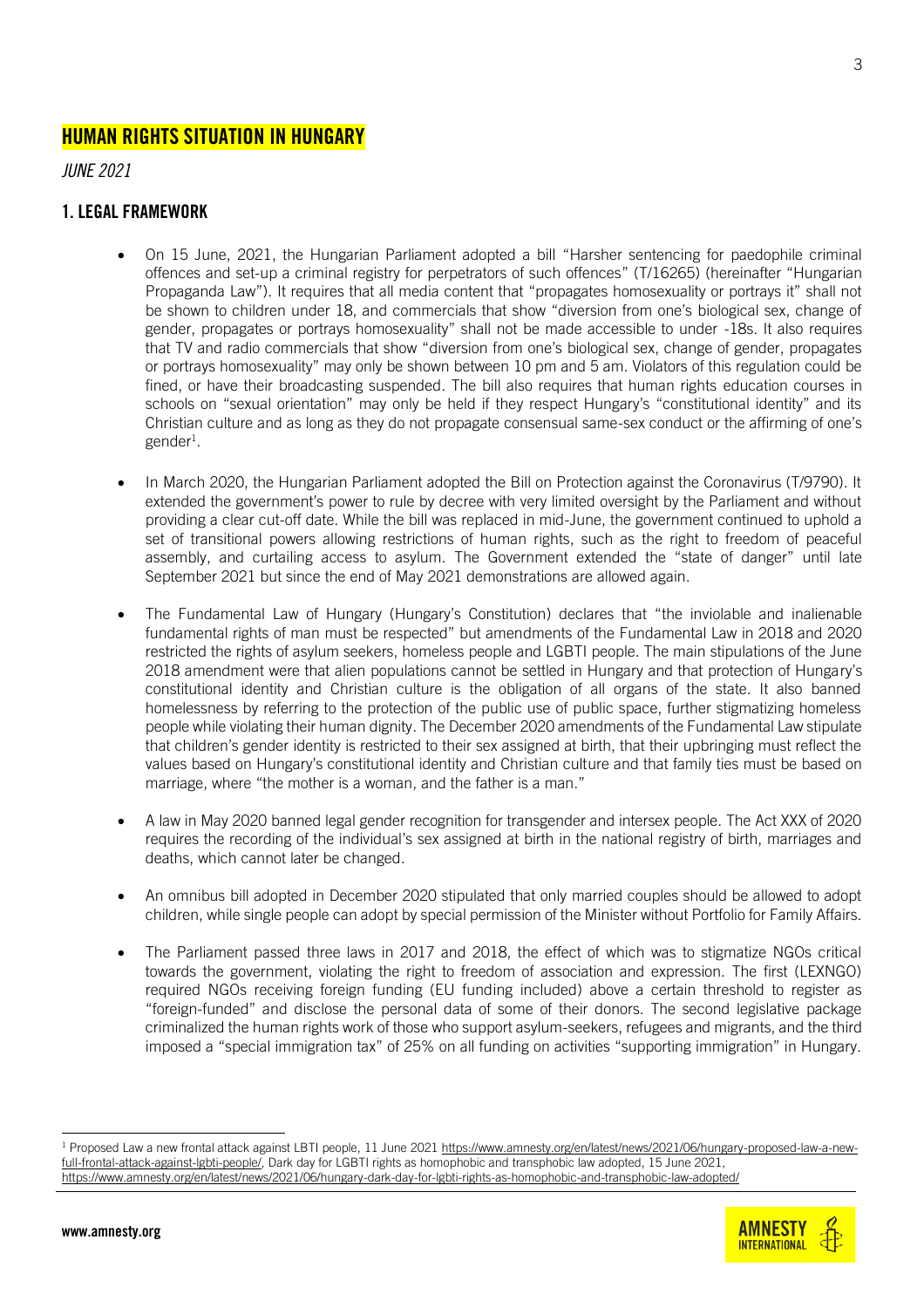The Council of Europe's Venice Commission called on the government to withdraw all three laws as their provisions are discriminatory and arbitrary.<sup>2</sup>

- A new Law of Higher Education (commonly referred to as Lex CEU) entered into force in 2017 which prevents foreign-owned universities to operate locally that do not provide courses in their country of origin or whose country of origin does not have a bilateral agreement with Hungary.
- Despite signing and accepting recommendations to ratify the Convention on preventing and combating violence against women and domestic violence (Istanbul Convention) during the 2<sup>nd</sup> Cycle of the UN Universal Periodic Review in 2016 and to update current legislation, Hungary has not done so. Rather, there is an increasingly hostile environment for women's rights activists and civil society organizations whose calls for ratification since 2014 have been dubbed "political whining". The Hungarian Parliament adopted a political declaration submitted by a governing party in May 2020 not to ratify the Convention on the grounds that it "supports illegal migration" and "prescribes dangerous gender ideologies".

#### 2. DISCRIMINATION RELATED TO MARRIAGE AND FAMILY AND THE RIGHTS OF CHILDREN

- The ban on legal gender recognition makes it impossible to obtain documents that reflect the gender identity of transgender and intersex people. This particularly affects those individuals whose appearance, gender expression or gender identity may not match their sex assigned at birth on their official documents. Many communities – especially in smaller villages – are actively ostracizing their trans members. In March 2021, the Constitutional Court decided that the ban cannot be applied retroactively, but the law is still in effect and violates transgender and intersex people's dignity and their rights to privacy and family life and their right to legal recognition of their gender based on self-determination.
- The omnibus bill adopted in December 2020 prevents single parents and LGBTI people from adopting children. Same-sex marriage is not legal in Hungary, and same-sex partners do not have adoption rights. Previously, LGBTI people were able to adopt children as single parents but with this recent amendment they have been excluded totally. The discriminatory new regulation also violates children's rights to living and being brought up in a family, even in a single parent family.

#### 3. FREEDOM OF EXPRESSION, ASSOCIATION AND PEACEFUL ASSEMBLY

- The 2017 amendment of the National Higher Education Act (Lex CEU) targeted especially the Central European University (CEU) which was forced to leave the country and open a new campus in Austria. In November 2020, the Court of Justice of the European Union (CJEU) found that the law is contrary, among others, to the provisions of the Charter of Fundamental Rights of the EU relating to the right of academic freedom, the right to education and the freedom to conduct a business. Following the decision of the Court, a new bill has been submitted to the Hungarian Parliament in April 2021 amending the National Higher Education Act. The new proposed provisions retain basically the same conditions which forced CEU to leave in the first place.
- The adoption of the LEXNGO in 2017 legalized stigmatization of independent NGOs for the first time. The law severely restricted civic space and had a strong chilling effect on NGO activities. The CJEU in June 2020 ruled that Hungary had introduced unjustified restrictions on the freedom of movement of capital within the EU and amounted to unjustified interference with fundamental rights, including respect for private life, protection of personal data and freedom of association, as well a citizens' right to participate in public life. Eleven months after the CJEU's ruling, a new draft law was accepted by the Hungarian Parliament in May 2021 repealing the LEXNGO but proposing annual audits by the State Audit Office regarding finances of NGOs whose revenue is higher than appr. 55,000 EUR. The bill identifies those as civil society organizations "capable of influencing public life". Potentially affected NGOs, among them Amnesty International Hungary, expressed their concerns since the proposal could lead to arbitrarily selective audits by the authority and impose an extra administrative burden on them.



<sup>&</sup>lt;sup>2</sup> See Venice Commission Opinions: [https://www.venice.coe.int/webforms/documents/?pdf=CDL-AD\(2018\)013-e;](https://www.venice.coe.int/webforms/documents/?pdf=CDL-AD(2018)013-e) [https://www.venice.coe.int/webforms/documents/default.aspx?pdffile=CDL-AD\(2017\)015-e](https://www.venice.coe.int/webforms/documents/default.aspx?pdffile=CDL-AD(2017)015-e)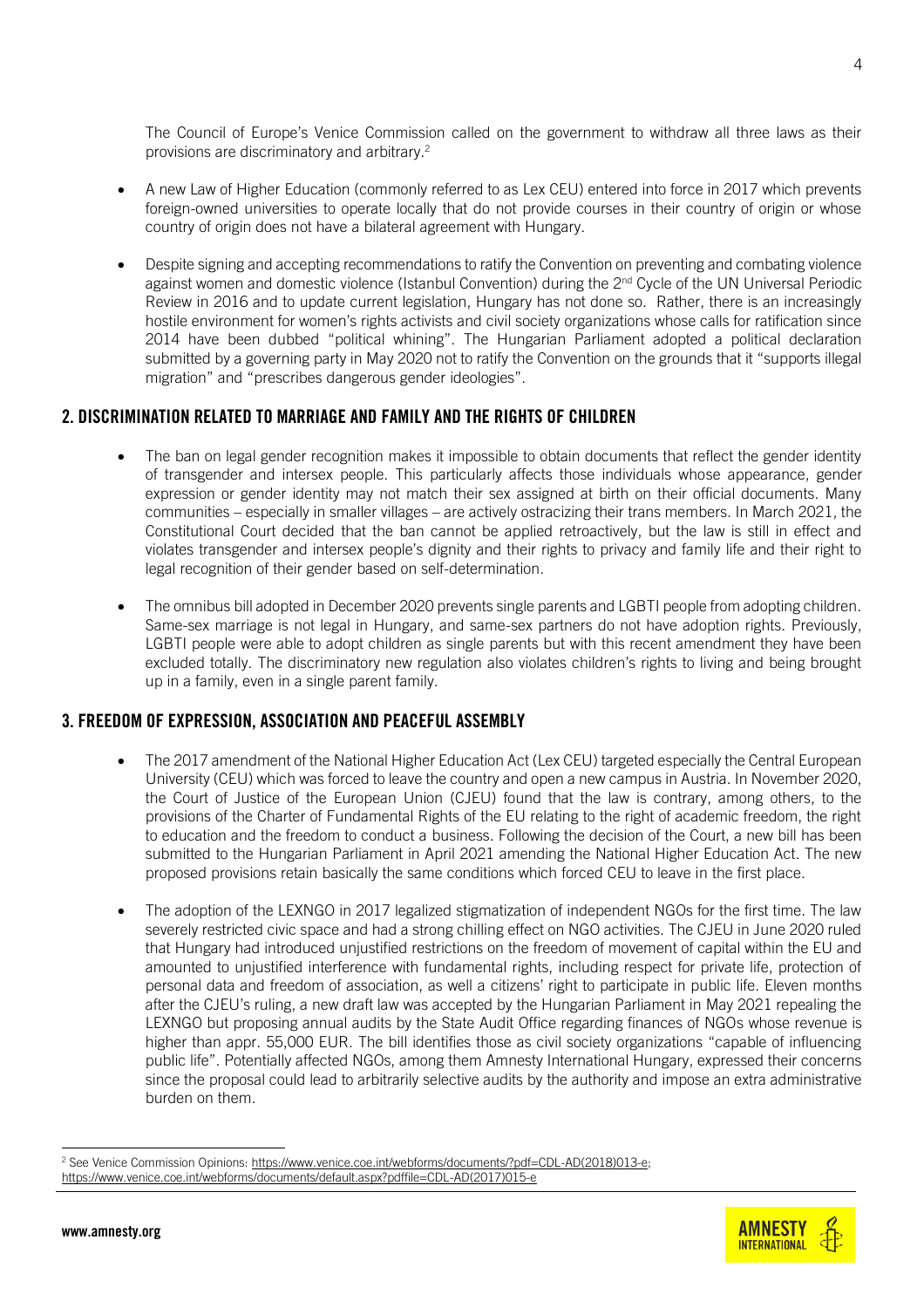- The LEXNGO 2018 criminalized a range of legitimate activities, including the provision of legal support to asylum-seekers, refugees and migrants. The criminalization of such activities is a direct assault on the work of civil society. After LEXNGO 2018 came into force, social service providers and organizations promoting the integration of asylum-seekers have lost up to two-thirds of their previous funding. Municipal institutions have also suspended the provision of services for refugees and asylum-seekers. An NGO was forced by these circumstances to change its name, stating that the word "migrant" made it difficult to operate. The LEXNGO 2018 is pending before the CJEU, a decision is expected to be made in 2021.<sup>3</sup>
- The freedom of media deteriorated significantly in the last decade. One of the latest significant examples of this negative trend was the mass resignation of the editorial team and nearly 100 staff members from Index, the country's largest independent online news portal in July 2020, in response to the dismissal of its editor-inchief. The editors had publicly announced that their independence was in danger following the takeover of the portal's advertising branch by a media executive with close ties with the government.

### 4. DISCRIMINATION AGAINST WOMEN

- Women continue to experience widespread gender-based discrimination in Hungary. Many government policies and official communication have actively reinforced gender stereotypes, reducing a women's role to raising children and caring for the family. The COVID-19 pandemic has further exacerbated gender inequality and discrimination.
- Gender-based discrimination in the workplace and labour market particularly affects pregnant women and women with young children wanting to return to work. The authorities have failed to ensure access to effective remedies for unlawful termination of employment.
- Despite legislation prohibiting gender-based discrimination, Hungary has not taken any effective measures to tackle the longstanding issue of the gender pay-gap in the workplace. The difference between the average monthly wage of men and women was 16% in 2020. The gender pay-gap results in inequality which has lifelong effects and further marginalizes women.

## 5. DISCRIMINATION AGAINST ROMA

- The UN Committee on the Rights of the Child expressed serious concerns in March 2020 about the continuing segregation of Roma children in special education, the increased gap in attainment between Roma and non-Roma children, and the lack of data on Roma children in education.
- In January 2020, the government launched a co-ordinated communication and media campaign to discredit 63 Roma former elementary school students in the town of Gyöngyöspata who had successfully taken a case to court about segregated and lower quality education. Despite the government's campaign, the Curia ((the Supreme Court of Hungary) confirmed in May that the compensation they had been awarded had to be paid in full without delay.
- Discrimination of Roma has occurred also in the health system. For instance, the maternity ward in a hospital in the city of Miskolc discriminated against pregnant Roma women from disadvantaged and low-income backgrounds when it required birth companions to purchase and wear a "maternity garment" for hygiene reasons. This practice often resulted in Roma women being forced to give birth without the support of their companions. The Curia (the Supreme Court of Hungary) in its decision in May 2020 ordered the termination of the practice.

[Advocate General's Opinion in Case C](https://curia.europa.eu/jcms/upload/docs/application/pdf/2021-02/cp210027en.pdf)-821/19 Commission v Hungary.



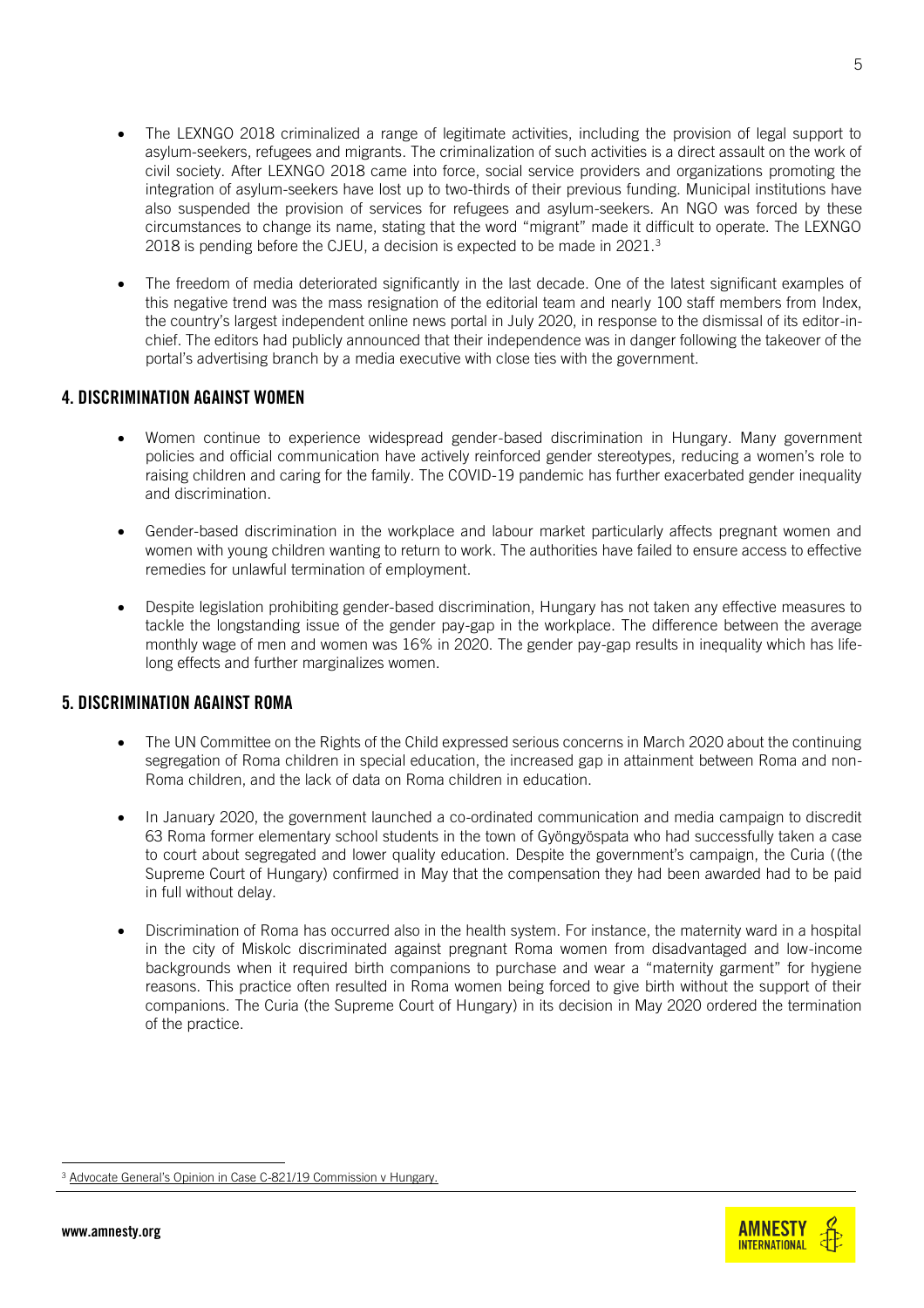- Access to asylum was gradually curtailed in the last years. The latest measures introduced in June 2020 removed the possibility for asylum-seekers to submit their application for asylum in Hungary, instead requiring them to first submit a "declaration of intent" at selected embassies outside the country. By the end of 2020, only a handful of declarations were registered in the embassies, and one family was granted permission to enter Hungary to claim asylum.
- Those entering irregularly, mostly from Serbia, were expelled, often collectively. By the end of 2020, police pushbacks across the border fence exceeded 30,000 in breach of the obligation to individually assess the risk of *refoulement*, the forcible return of individuals to countries where they risk serious human rights violations. In December, the CJEU ruled that such forcible returns breached EU law.<sup>4</sup> Frontex, the EU Agency responsible for border management, suspended its operations in Hungary following the ruling of the CJEU in January 2021.

# 7. RULE OF LAW AND INDEPENDENCE OF THE JUDICIARY

- From 2012, under the judicial reform, the administration of Hungarian courts became centralized under the President of the newly established National Judiciary Office (NJO). The NJO President is elected by the Hungarian Parliament and the laws granted extensive powers to the NJO President over the court administration. The NJO President is the leader of the judicial administration and a key actor in providing the institutional guarantees of the right to a fair trial and other human rights. Although the European Commission, the Venice Commission and the Council of Europe's Commissioner for Human Rights repeatedly called upon the Hungarian Government to counterbalance the powers of the NJO President to appoint court leaders and other competences – for example by widening the competences of the most important body of judicial selfadministration, the National Judicial Council, this has not happened yet to date.<sup>5</sup>
- In the framework of monitoring the execution of the judgment relating to the *Baka v. Hungary* case, in September 2019<sup>6</sup> the Committee of Ministers of the Council of Europe noted "with grave concern" that the "chilling effect" on the freedom of expression of judges and court presidents "has not only not been addressed but rather aggravated". They urged the authorities to provide information on the measures envisaged to counter this. In October 2020, the Committee of Ministers decided not to close the supervision of the *Baka* case, as it does not deem the judgment executed, and that the Government has not been able to dispel the concerns in relation to the freedom of expression of judges. The Committee invited the authorities to submit an updated action plan, including information on all these issues by 31 March 2021, at the latest. The Hungarian authorities have not yet complied with this request.
- The president of the Curia (the Supreme Court of Hungary) was elected by the Parliament in October 2020 with the help of ad hominem legislation and without any legal practice as a judge.
- The Integrity Policy, which had been issued by the previous NJO President, continues to be in effect and adversely impacts judges' right to freedom of expression. It prescribes how a judge may conduct any activities outside of their task of adjudication. The provisions on judges' potential involvement in political activities are unclear, therefore these provisions pave the way for arbitrary interpretation.



<sup>4</sup> Se[e Court of Justice of the European Union PRESS RELEASE No 161/20 Luxembourg, 17 December 2020.](https://curia.europa.eu/jcms/upload/docs/application/pdf/2020-12/cp200161en.pdf) 

<sup>&</sup>lt;sup>5</sup> See Opinion on the Cardinal Acts on the Judiciary that were amended following the adoption of Opinion CDL-AD(2012)001 on Hungary, adopted by [the Venice Commission at its 92nd Plenary Session \(Venice, 12-13 October 2012\);](https://www.venice.coe.int/webforms/documents/?pdf=CDL-AD(2012)020-e) [CoE Commissioner for Human Rights Report following visit to](https://rm.coe.int/report-on-the-visit-to-hungary-from-4-to-8-february-2019-by-dunja-mija/1680942f0d)  [Hungary from 4 to 8 February 2019;](https://rm.coe.int/report-on-the-visit-to-hungary-from-4-to-8-february-2019-by-dunja-mija/1680942f0d) [European Commission Recommendation for a Council Recommendation, COM\(2019\) 517 final, Para. 17 and](https://ec.europa.eu/transparency/regdoc/rep/1/2019/EN/COM-2019-517-F1-EN-MAIN-PART-1.PDF)  [Recommendation 4.](https://ec.europa.eu/transparency/regdoc/rep/1/2019/EN/COM-2019-517-F1-EN-MAIN-PART-1.PDF)

 $6$  [H46-11, Baka Group versus Hungary, \(23-25, September, 2019\).](http://hudoc.exec.coe.int/eng?i=CM/Del/Dec(2019)1355/H46-11E)